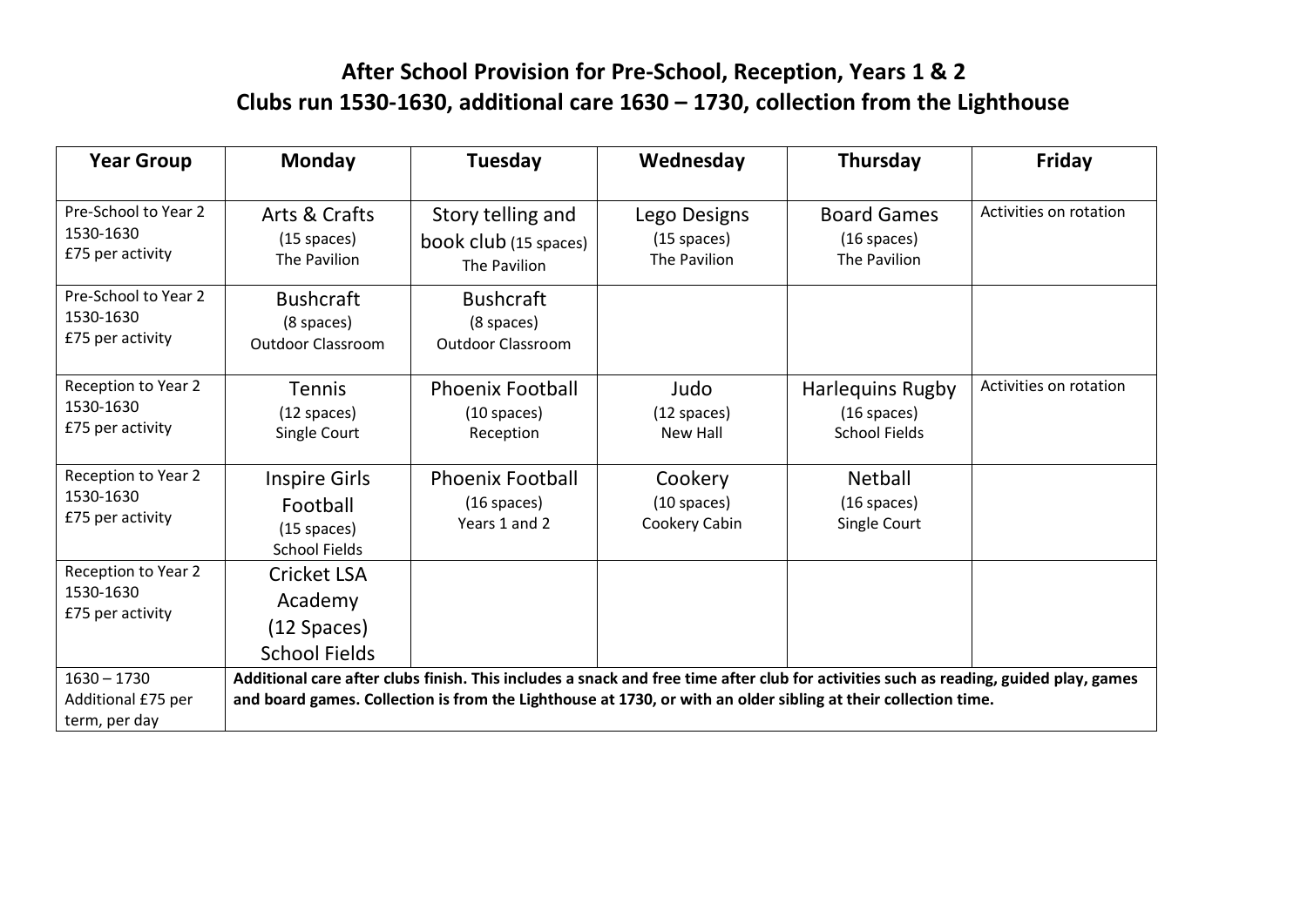## **After School Provision for Years 3, 4 & 5 1630-1730, collection from the Lighthouse**

| <b>Monday</b>                                                                                                                                                                   | Tuesday                                                          | Wednesday                                             | Thursday                                                          | Friday                 |  |  |  |  |
|---------------------------------------------------------------------------------------------------------------------------------------------------------------------------------|------------------------------------------------------------------|-------------------------------------------------------|-------------------------------------------------------------------|------------------------|--|--|--|--|
| Mountain Biking &<br><b>Bike Maintenance</b><br>(8 spaces)<br>School grounds                                                                                                    | Young Magicians (12<br>spaces)<br>Archway Room                   | <b>Tennis</b><br>$(16$ spaces)<br>Single Court        | Mandarin Language<br>Club<br>$(10$ spaces)<br><b>Admiral Room</b> | Activities on rotation |  |  |  |  |
| Fencing<br>$(15$ spaces)<br>Old Hall                                                                                                                                            | <b>Bushcraft</b><br>$(16$ spaces)<br><b>Outdoor Classroom</b>    | <b>Music Theory</b><br>(8 spaces)<br>Clanwilliam Room | <b>Athletics Club</b><br>$(10$ spaces)<br><b>School Fields</b>    |                        |  |  |  |  |
| Shooting<br>(6 spaces)<br><b>Shooting Range</b>                                                                                                                                 | Drama<br>$(16$ spaces)<br>Performance Studio                     | Judo<br>$(15$ spaces)<br><b>New Hall</b>              | <b>Harlequins Rugby</b><br>$(16$ spaces)<br><b>School Fields</b>  |                        |  |  |  |  |
| Inspire Girls Football<br>(30 spaces)<br><b>School Fields</b>                                                                                                                   | <b>Phoenix Football</b><br>$(16$ spaces)<br><b>School Fields</b> | Cookery<br>$(12$ spaces)<br>Cookery Cabin             | Netball<br>$(16$ spaces)<br>Single Court                          |                        |  |  |  |  |
| Cricket LSA Academy<br>$(16$ spaces)<br><b>School Fields</b>                                                                                                                    | <b>Chess</b><br>$(10$ spaces)<br>Archway Room                    |                                                       | <b>Music Tech</b><br>(8 spaces)<br><b>Clanwilliam Room</b>        |                        |  |  |  |  |
| £75 per activity, per term. This includes a club, snack and free time after club. Collection from the Lighthouse at 1730,<br>or with an older sibling at their collection time. |                                                                  |                                                       |                                                                   |                        |  |  |  |  |